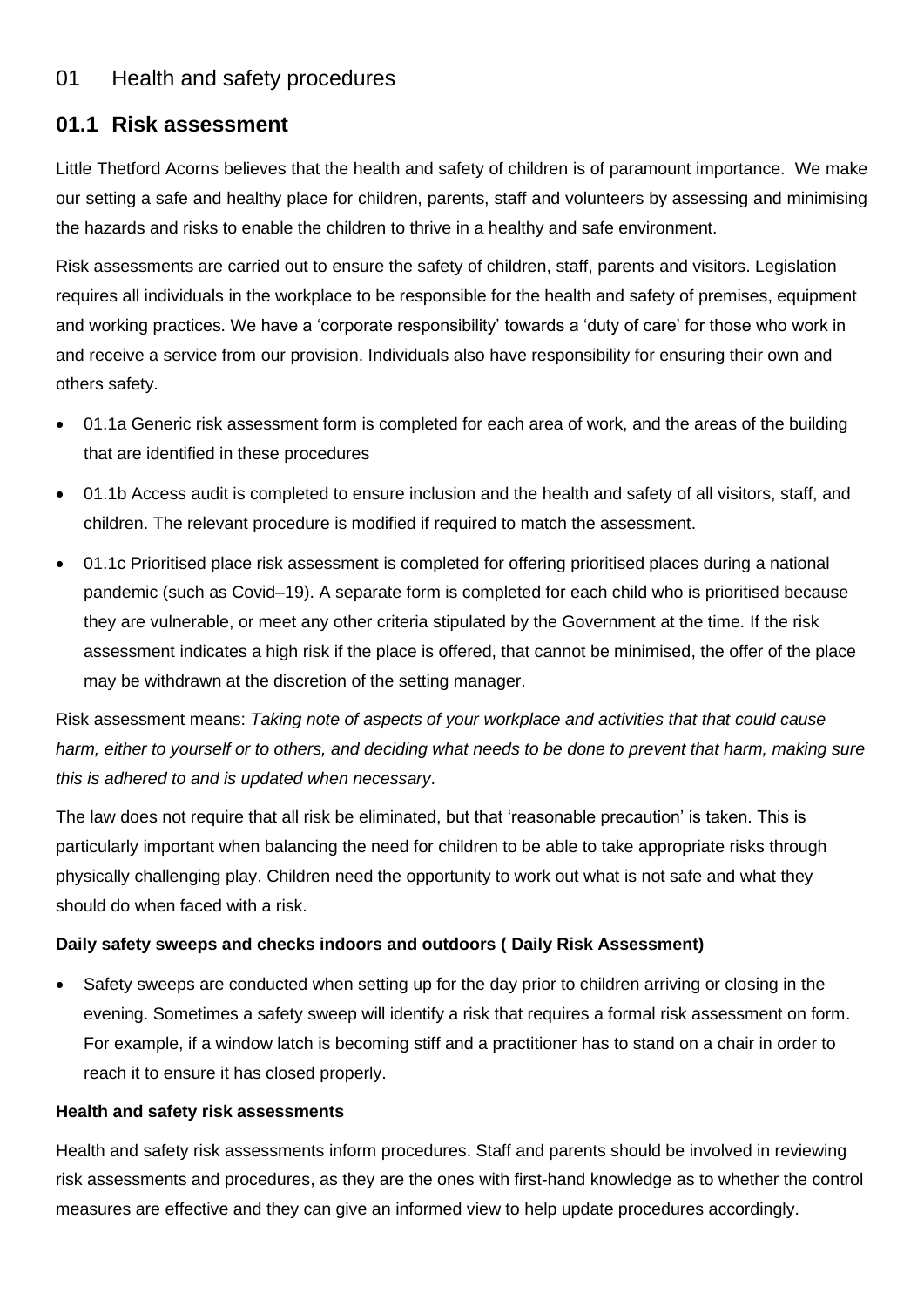The setting manager and the Health + Safety Officer undertake training and ensure staff have adequate training in health and safety matters. The setting manager and the Health+ Safety Officer also ensure that all other checks/work to premises are carried out and records are kept.

- Gas safety by a Gas Safe registered gas/heating engineer.
- Electricity safety by a qualified electrician annually
- Fire precautions to check that all fire-fighting equipment and alarms are in working order annually
- Hot air heating system cleaned and checked annually
- Deep clean is carried out in kitchen half-termly

The setting manager ensures that staff members carry out risk assessments that include relevant aspects of fire safety, food safety, in each of the following areas of the premises:

- Entrance and exits.
- Outdoor areas.
- Main room.
- Office.
- Main kitchen.
- Toilets.
- Cloakroom.
- Rooms used by others or for other purposes.

The setting manager ensures staff members carry out risk assessment for off-site activities, such as children's outings (including use of public transport), including:

- forest school
- home visits
- other duties off-site such as attending meetings, banking etc

The setting manager ensures staff members carry out risk assessment for work practice including:

- changing nappies, and the intimate care of young children and older children
- arrivals and departures
- children with allergies and special dietary needs or preferences
- serving food in group rooms
- cooking activities with children
- supervising outdoor play and indoor/outdoor climbing equipment
- settling young children to sleep ( if any )